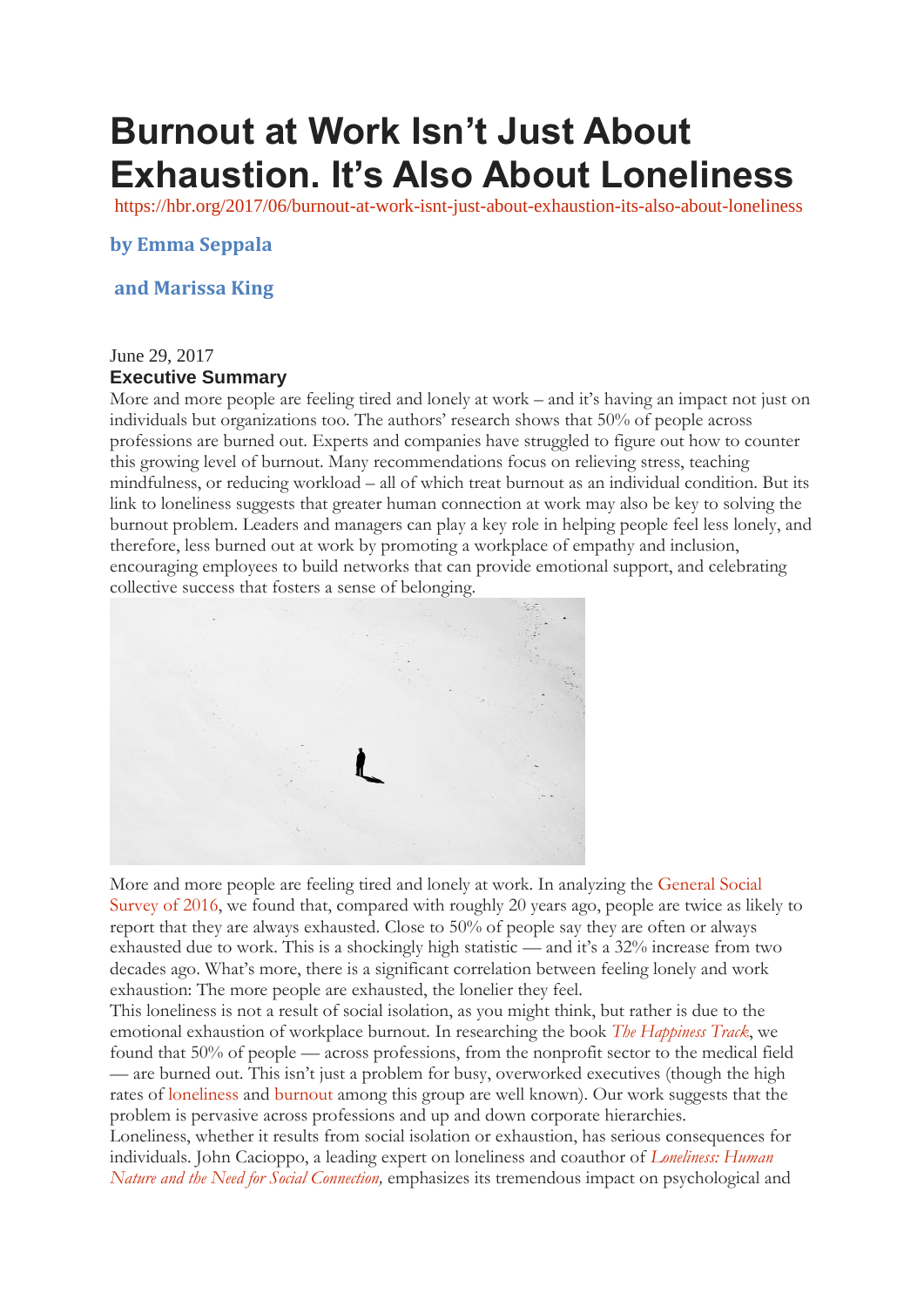physical health and longevity. [Research](http://faculty.sites.uci.edu/pressman/publications/) by Sarah Pressman, of the University of California, Irvine, corroborates his work and demonstrates that while obesity reduces longevity by 20%, drinking by 30%, and smoking by 50%, loneliness reduces it by a whopping 70%. In fact, [one study](http://heart.bmj.com/content/102/13/1009) suggests that loneliness increases your chance of stroke or coronary heart disease — the leading cause of death in developed countries — by 30%. On the other hand, feelings of social connection can [strengthen our immune system,](http://www.psy.cmu.edu/~scohen/Pressman,%20S.,%20Cohen,%20S.,%20Miller,%20G.%20E.,%20Rabin,%20B.%20S.,%20Barker.pdf) [lengthen our life,](http://journals.sagepub.com/doi/abs/10.1111/1467-9280.14461) and [lower rates of anxiety and depression.](http://psycnet.apa.org/index.cfm?fa=buy.optionToBuy&id=2001-07409-008)

As anyone who has experienced it can attest to, loneliness is an emotionally painful feeling; it even [registers as physical pain](https://www.ncbi.nlm.nih.gov/pubmed/14551436) in the brain. The social repercussions of this discomfort directly impact work productivity because people disengage. And both the [Smith School of Business at](https://smith.queensu.ca/magazine/issues/winter-2014)  [Queen's University](https://smith.queensu.ca/magazine/issues/winter-2014) and the [Gallup Organization](http://www.gallup.com/services/178514/state-american-workplace.aspx) have shown the extreme costs to companies of disengagement: almost 37% higher absenteeism, 49% more accidents, 16% lower profitability, and a 65% lower share price over time.

In the meantime, experts and companies have struggled to figure out how to counter growing levels of burnout. Many recommendations focus on relieving stress, teaching mindfulness, or reducing workload — all of which treat burnout as an individual condition. But its link to loneliness suggests that greater human connection at work may also be key to solving the burnout problem.

In fact, [research](http://psycnet.apa.org/index.cfm?fa=buy.optionToBuy&id=2001-05924-006) has demonstrated the link between social support at work, lower rates of burnout, and greater work satisfaction and productivity. After all, the most important factor in work happiness, a [UK study showed,](https://www.aat.org.uk/about-aat/press-releases/britains-workers-value-companionship-recognition-over-big-salary) is positive social relationships with coworkers. Workplace engagement is associated with positive social relations that involve feeling valued, supported, respected, and secure. And the result of feeling socially connected, [studies](http://psycnet.apa.org/index.cfm?fa=buy.optionToBuy&id=2001-07409-008) show, is greater psychological well-being, which translates into higher productivity and performance. This is true in part because social connectedness leads to higher [self-esteem,](https://www.psychologytoday.com/basics/self-esteem) which means employees are more trusting, empathic, and cooperative — leading others to trust and cooperate with them. So what can leaders and employees do?

**Promote a workplace culture of inclusion and empathy.** [Research](https://deepblue.lib.umich.edu/bitstream/handle/2027.42/83259/Cameron,%20Mora,%20&%20Leutscher%20-%20Effects%20of%20Positive%20Practices%20on%20Organizational%20Performance%20-%20Revised%20Submission.pdf?sequence=1) by the University of Michigan's Kim Cameron, author of *[Positive Leadership](http://amzn.to/2rIpckQ)*, shows that workplaces characterized by caring, supportive, respectful, honest, and forgiving relationships lead to higher organizational performance overall. You want to encourage community and value warm, friendly, and understanding relationships between people. Empathy, in particular, may be a protective factor against burnout and work exhaustion, [studies](http://psycnet.apa.org/index.cfm?fa=buy.optionToBuy&uid=2017-09425-001) suggest. Jane Dutton, professor at the University of Michigan and coauthor of *[Awakening Compassion at Work](http://amzn.to/2rtp9IR)*, persuasively [argues](http://scholarship.sha.cornell.edu/articles/749/) that compassion can foster greater workplace resilience overall.

**Encourage employees throughout the organization to build developmental** 

**networks.** These networks are small groups of colleagues you routinely turn to for task advice or emotional support. At the vast majority of companies, creation of these networks is left up to chance. However, companies can help foster them by assigning onboarding partners and helping employees access and connect with potential mentors, coaches, and peers. Removing barriers to connect, by freeing space in calendars and offering contact information with relevant background information (including hobbies and interests, not just work), can go a long way.

**Celebrate collective successes.** The happiness arising from a happy hour is short-lived. But celebrating collective successes helps create a sense of belonging and attachment in organizations. One of the best examples we have seen of this was at Awethu, a startup incubator in South Africa. Each time a new employee was hired into a venture, a bell rang, and everyone stopped what they were doing to cheer. This kind of ritual builds solidarity, increases a sense of belonging, and can help guard against burnout.

The stakes for companies are high when it comes to loneliness and burnout. Recent [studies](https://www.campaigntoendloneliness.org/wp-content/uploads/cost-of-loneliness-2017.pdf) estimate that loneliness costs employers in the UK billions of dollars each year and employee